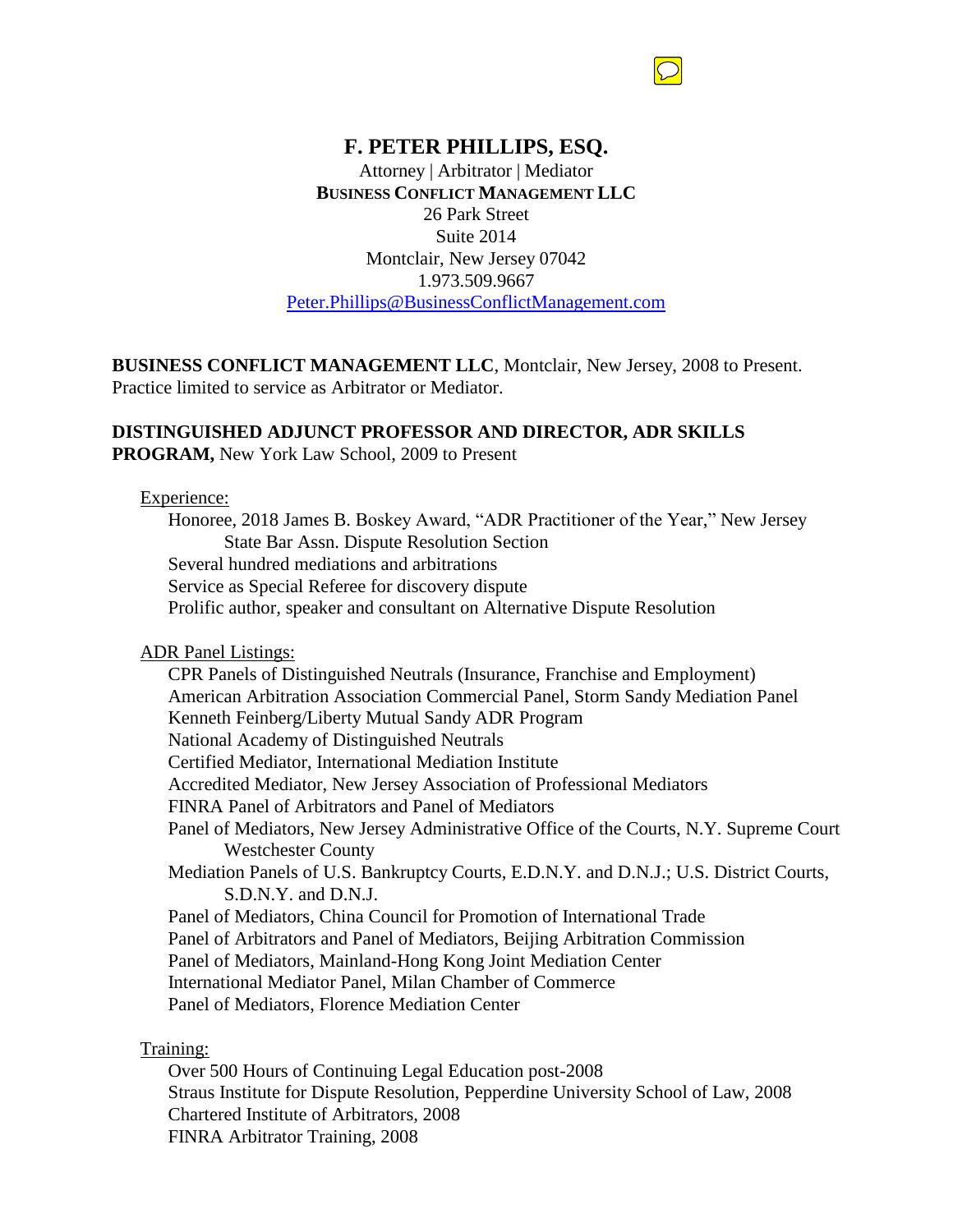ICC International Court of Arbitration Workshop, Montreal, 2008 "Arbitrating the Mega-Case," American Bar Association, 2008 Arbitrator Training, NJICLE, 2008 Cross-Cultural Negotiation, ITIM, Paris, 2007 Multiparty Negotiation Skills, CPR Institute/Harvard PON, 2007 Mediator Trainer, CPR Institute (Co-Trainer with Dwight Golann), Beijing, 2005 Mediator Training, CPR Institute (Lewis and Singer), 1998

### Professional Affiliations:

American Bar Association, Business Law Section (Former Chair, Dispute Resolution Committee, 2012-15) and Dispute Resolution Section (Council Member 2015 - 2018); International Mediation Institute (Certified); Union International des Avocats World Mediation Forum (Advisory Committee); Justice Marie L. Garibaldi American Inn of Court for Alternative Dispute Resolution (Executive Committee); New Jersey Association of Professional Mediators (Accredited); New York Bar Association (Dispute Resolution Section); New Jersey State Bar Association (Director, Dispute Resolution Section, 2018-present)

### Publications:

Books:

- Chapter Contributor, *Conflict Resolution and Spiritual Congruity,* TRANSFORMING JUSTICE, LAWYERS AND THE PRACTICE OF LAW (Academic Press 2017, Marjorie Silver ed.)
- Editor and Contributor, *ADR Deskbook for the Business Lawyer: A Cross-Disciplinary Workbook* (ABA 2016)
- Chapter Contributor, *International Mediation and Conciliation,* ALTERNATIVE DISPUTE RESOLUTION PRACTICE GUIDE (Roth, Wulff & Cooper, eds.) (West 2013)
- Contributor, ALTERNATIVE DISPUTE RESOLUTION IN PRACTICE (Insurance Institute of London 2011)
- Chapter Contributor, *Reality Testing,* MEDIATION TECHNIQUES (International Bar Assn. 2010)
- Editor, MANAGING FRANCHISE RELATIONSHIPS THROUGH MEDIATION (CPR Institute 2009)
- Chapter Contributor, *Commercial Mediation in China: the Challenge of Shifting Paradigms*, CONTEMPORARY ISSUES IN INTERNATIONAL ARBITRATION AND MEDIATION: THE 2008 FORDHAM PAPERS (2009)
- Editor, RESOURCE BOOK FOR MANAGING EMPLOYMENT DISPUTES (CPR Institute 2004)

HOW COMPANIES MANAGE EMPLOYMENT DISPUTES (CPR Institute 2002)

#### Films:

Writer and Co-Director of four films on "Building Corporate /Community Relations," winner of 2012 CEDR Award (available at [www.AccessFacility.org\)](http://www.accessfacility.org/)

Facilitator, Writer and Director of "Conflict in Quaker Meetings: Crisis or Opportunity" (New York Yearly Meeting of the Religious Society of Friends 2013)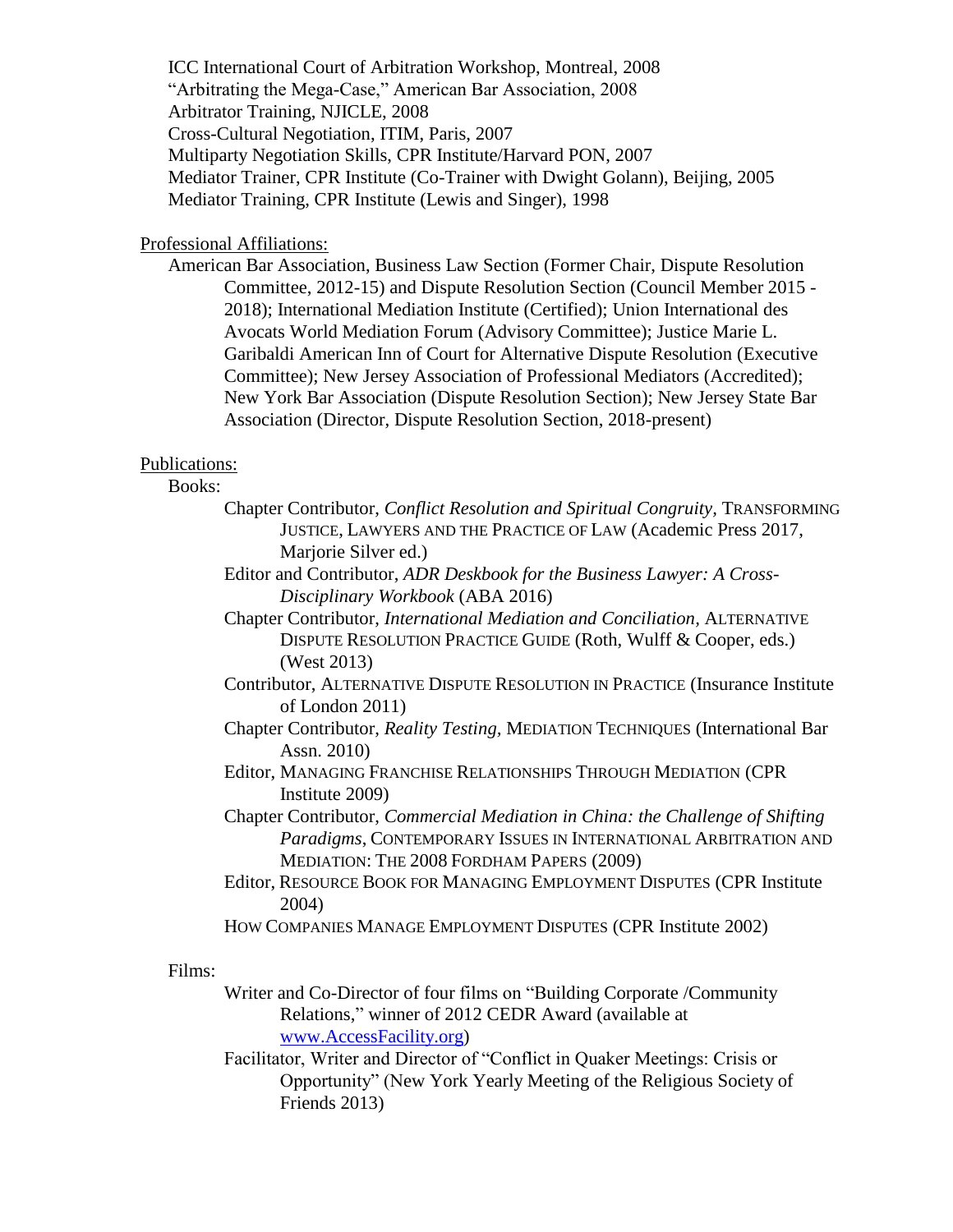Blog:

Business Conflict Blog [\(www.BusinessConflictManagement.com/blog\)](http://www.businessconflictmanagement.com/blog) (2009 present)

Articles and Monographs:

- ➢ *"Ancient and Comely Order: Arbitration in the Religious Society of Friends"*  (2016 J. DISPUTE. RES. 81)
- ➢ "Recent American Court Decisions Involving Breaches of Mediation Confidentiality" *IBA Mediation News* (October 2013)
- ➢ "*There is a World Elsewhere": Preliminary Studies on Alternatives to Interestbased Bargaining*, 13 CARDOZO J. CONFLICT RESOL. 413 (2012)
- ➢ "Mediating Corporate/Human Rights Disputes in the Tumultuous Sea of Social Networking: Do You Have What it Takes?" with Jorge Daniel Taillant, *IBA Mediation News* (September 2011)
- ➢ "Mediation Committee Sessions," *IBA Newsletter* (Autumn 2010)
- ➢ "Recent Developments in Commercial Mediation in China" *New York Dispute Resolution Lawyer* (Spring 2010)
- ➢ "Corporate Social Responsibility and Non-Judicial Remedies for Human Rights Violations: Is It Time for the Dog that Didn't Bark?" *IBA Mediation Newsletter* (April 2009)
- ➢ "Diversity in ADR: More Difficult to Accomplish Than First Thought" *Dispute Resolution Magazine* Vol. 15 Issue No. 3 (Spring 2009)
- ➢ "Managing Risk Through Drafting ADR Clauses," ALI/ABA *Practical Lawyer* (April 2009)
- ➢ **"**[The European Directive on Commercial Mediation: What It Says, What it](http://www.businessconflictmanagement.com/pdf/BCMpress_EUDirective.pdf)  Means, [and What It Doesn't](http://www.businessconflictmanagement.com/pdf/BCMpress_EUDirective.pdf)**"** *New York State Bar Association Section of Dispute Resolution* (Fall 2008)
- ➢ **"**[The Challenges of International Commercial Dispute Resolution](http://www.businessconflictmanagement.com/pdf/BCMpress_01.pdf)**"** *Focus Europe* (June 2007)
- ➢ **"**[New Protocol for Reinsurance Coverage Disputes](http://www.businessconflictmanagement.com/pdf/BCMpress_02.pdf)**"** *Risk Management Magazine* (April 2007)
- ➢ **"**[How to Stop Costly Litigation from Ruining Your Results](http://www.businessconflictmanagement.com/pdf/BCMpress_05.pdf)**"** (with Paul Moss) *FAC* (February 2007)
- ➢ **"**[How Conflict Resolution Emerged within the Commercial Sector](http://www.businessconflictmanagement.com/pdf/BCMpress_14.pdf)**"** *Alternatives to the High Cost of Litigation* (January 2007)
- ➢ **"**[Best Practices in Managing Reinsurance Disputes"](http://www.businessconflictmanagement.com/pdf/BCMpress_06.pdf) (with Paul Moss) *Declarations* (Winter 2007)
- ➢ **"**[ADR as a Tool for Management and for Corporate Governance"](http://www.businessconflictmanagement.com/pdf/BCMpress_07.pdf) *International Bar Association Mediation Committee Newsletter* (December 2006)
- ➢ **"**[ADR: It Remains a White, Male Game](http://www.businessconflictmanagement.com/pdf/BCMpress_08.pdf)**"** *The National Law Journal* (November 27, 2006)
- ➢ **"**[Success in China: Adjust Your Expectations and Be Ready to Change"](http://www.businessconflictmanagement.com/pdf/BCMpress_09.pdf) *Global Link* (November 2006)
- ➢ ["Ten Ways to Sabotage Dispute Management](http://www.businessconflictmanagement.com/pdf/BCMpress_12.pdf)**"** *HR Magazine* (September 2004)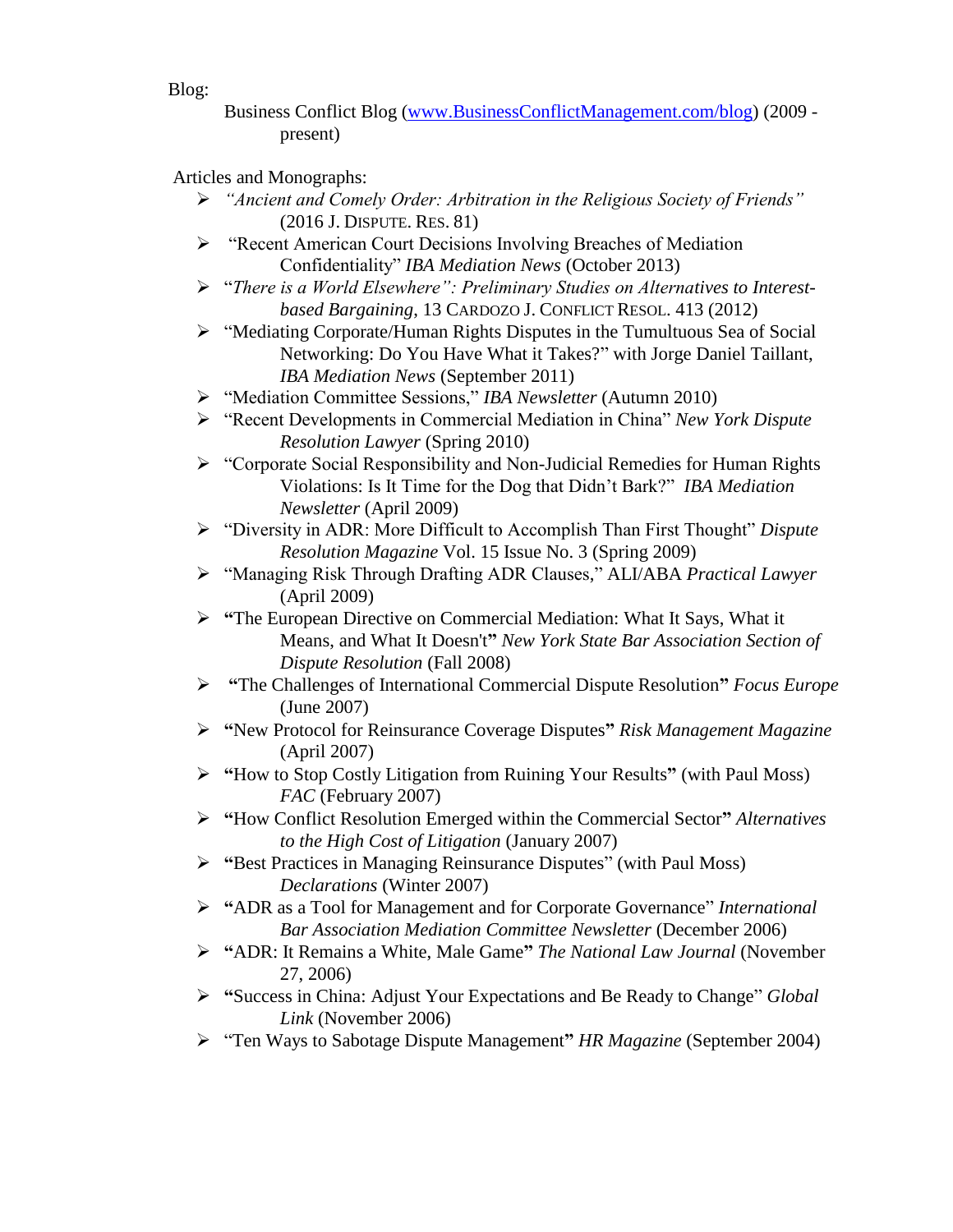White Papers:

*CPR Response to Questionnaire Concerning Proposal for Directive* (2005) *Feasibility Study on Commercial Mediation in the Russian Federation* (2002) *Response to European Commission's Green Paper on ADR in Civil and Commercial Disputes* (2002)

Teaching and Public Speaking:

Director of ADR Skills Program and Adjunct Professor, New York Law School. Courses: International Arbitration; Negotiation: Theory and Practice; Domestic Arbitration; Alternative Dispute Resolution. Coach, 2015, 2016 and 2017 ICC International Commercial Mediation Competition Team and 2017 VIS International Commercial Arbitration Team. Guest Lecturer: Fordham University School of Law, NYU School of Law, Cardozo School of Law, Pepperdine University School of Law, University of Liège, University of Missouri, CEDR. Frequent speaker at programs for U.S. corporations, law firms and trade associations. Invited speaker at numerous international conferences and seminars (*e.g.,* Geneva, Buenos Aires, Moscow, Beijing, Hong Kong, Chamonix, Shanghai, Paris, London, Warsaw, Lagos, Dubai, Florence, Amsterdam, Prague, Zagreb, Lisbon, Hangzhou, Changsha).

## **INTERNATIONAL INSTITUTE FOR CONFLICT PREVENTION AND RESOLUTION (CPR Institute)**, New York, New York, 1998 to 2008

**Senior Vice President and Secretary**. Responsible for industry-specific initiatives, international initiatives, and periodic membership meetings. Secretary to corporation. **Interim President and CEO,** April – October 2006. Responsible for all executive, fiscal and policy management of Institute, overseeing staff of 18 and budget of \$3.01 million. Responsible to Board of Directors.

- Convened committees that created applications of ADR and mediation protocols in fields of Property-Casualty Insurance (Inter-Insurer Coverage, Construction Defect and Cedant/Reinsurer), Franchise, Employment, Privacy, Domain Name, Product Liability, E-Commerce, Diversity
- Negotiated and administered U.S.-China Business Mediation Center with China Council for Promotion of International Trade. Responsible for initiatives in Europe, including convening corporate leadership, advising European Commission on Mediation Directive and Code of Ethics.
- Planned and executed CPR Meetings with faculty of international profile.

# **SCHULTE ROTH & ZABEL,** New York, New York. **Associate**, 1993 to 1998. **CAHILL GORDON & REINDEL**, New York, New York. **Associate**, 1987 to 1993.

• Extensive business litigation experience in federal and New York State courts. Participated in trials, hearings, arbitrations and special proceedings, preparing, examining and cross-examining witnesses. Conducted oral argument on motions and appeals in federal and state courts. Drafted Petitions for Certiorari and Briefs before the U.S. Supreme Court. Substantive areas included insurance defense, insurance rehabilitation, insurance coverage, securities, bankruptcy, general commercial, employment.